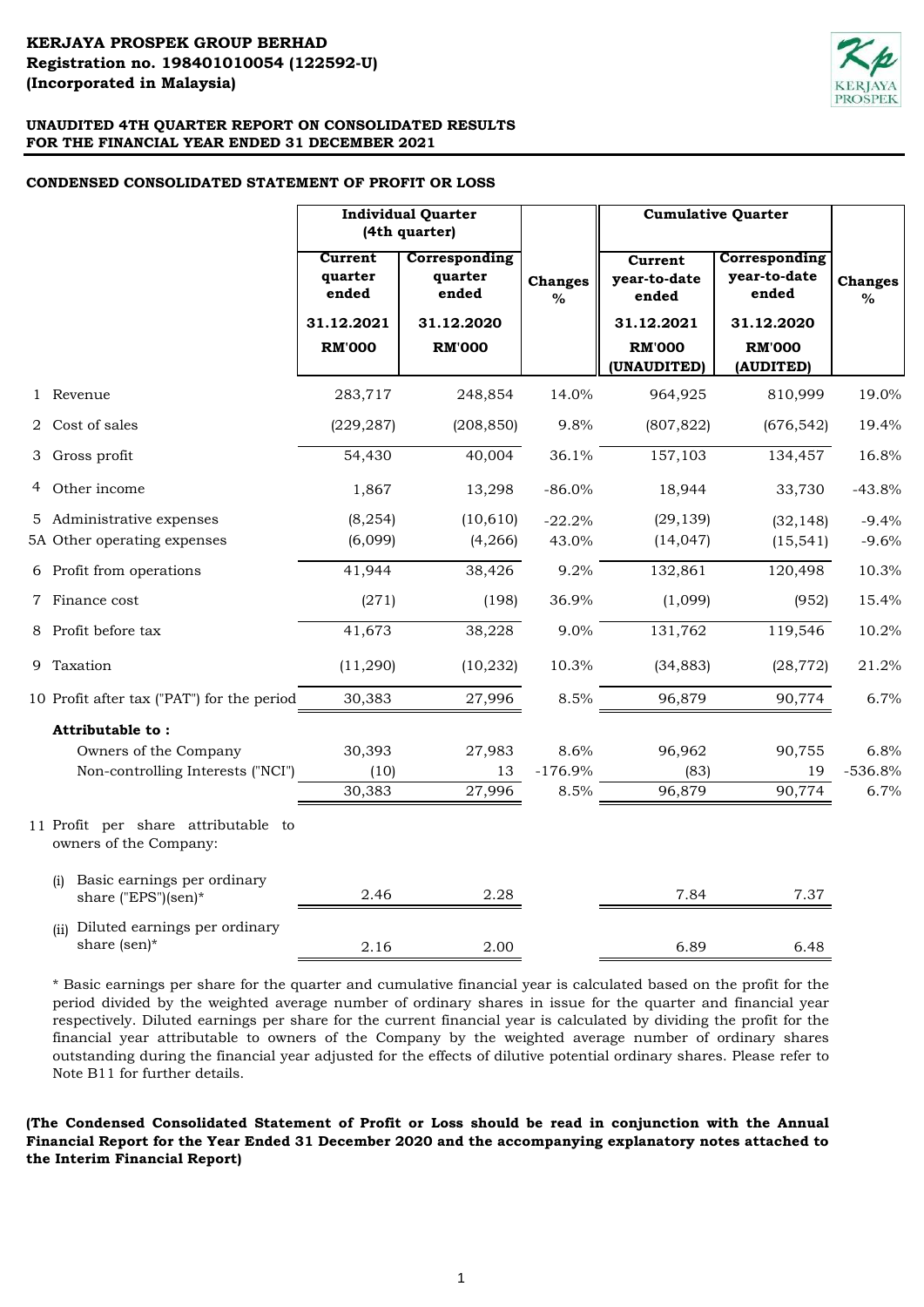

|                                             | <b>Individual Quarter</b>   |                                   |                                  | <b>Cumulative Quarter</b>              |
|---------------------------------------------|-----------------------------|-----------------------------------|----------------------------------|----------------------------------------|
|                                             | Current<br>quarter<br>ended | Corresponding<br>quarter<br>ended | Current<br>year-to-date<br>ended | Corresponding<br>year-to-date<br>ended |
|                                             | 31.12.2021                  | 31.12.2020                        | 31.12.2021                       | 31.12.2020                             |
|                                             | <b>RM'000</b>               | <b>RM'000</b>                     | <b>RM'000</b>                    | <b>RM'000</b>                          |
|                                             |                             |                                   | (UNAUDITED)                      | (AUDITED)                              |
| 1 PAT for the period                        | 30,383                      | 27,996                            | 96,879                           | 90,774                                 |
| 2 Other Comprehensive Expense:              |                             |                                   |                                  |                                        |
| - Foreign currency translation differences  | (356)                       | (8)                               | (83)                             | (19)                                   |
| 3 Total comprehensive income for the period | 30,027                      | 27,988                            | 96,796                           | 90,755                                 |
| Attributable to:                            |                             |                                   |                                  |                                        |
| Owners of the Company                       | 30,037                      | 27,975                            | 96,879                           | 90,736                                 |
| Non-controlling Interests ("NCI")           | (10)                        | 13                                | (83)                             | 19                                     |
|                                             | 30,027                      | 27,988                            | 96,796                           | 90,755                                 |

## **CONDENSED CONSOLIDATED STATEMENT OF PROFIT OR LOSS AND OTHER COMPREHENSIVE INCOME**

**(The Condensed Consolidated Statement of Profit or Loss and Other Comprehensive Income should be read in conjunction with the Annual Financial Report for the Year Ended 31 December 2020 and the accompanying explanatory notes attached to the Interim Financial Report)**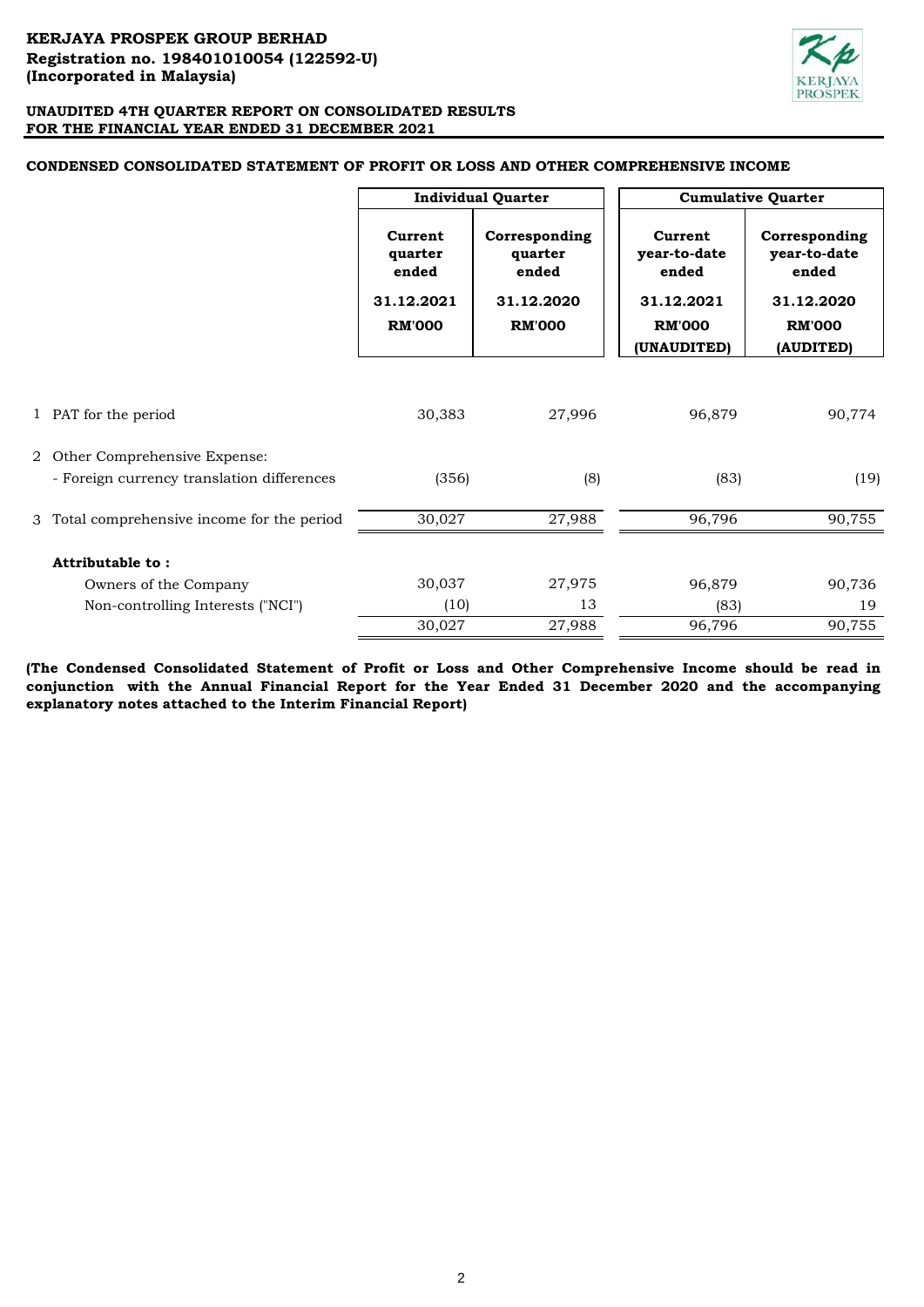

# **CONDENSED CONSOLIDATED STATEMENT OF FINANCIAL POSITION**

|                               |                     | As at<br>31.12.2021<br><b>RM'000</b><br>(UNAUDITED) | As at<br>31.12.2020<br><b>RM'000</b><br>(AUDITED) |
|-------------------------------|---------------------|-----------------------------------------------------|---------------------------------------------------|
| <b>ASSETS</b>                 |                     |                                                     |                                                   |
| <b>Non-Current Assets</b>     |                     |                                                     |                                                   |
| Property, Plant and Equipment |                     | 90,566                                              | 122,736                                           |
| Right-Of-Use Assets           |                     | 3,487                                               | 1,026                                             |
| <b>Investment Properties</b>  |                     | 881                                                 | 1,689                                             |
| Other Investments             |                     | 1,946                                               | 13,727                                            |
| Intangible Assets             |                     | 356,222                                             | 356,169                                           |
| Trade Receivables             |                     | 235,760                                             | 200,492                                           |
|                               |                     | 688,862                                             | 695,839                                           |
| <b>Current Assets</b>         |                     |                                                     |                                                   |
| Inventories                   |                     | 195,951                                             | 167,195                                           |
| Trade and Other Receivables   |                     | 402,378                                             | 349,630                                           |
| <b>Contract Assets</b>        |                     | 11,006                                              | 9,364                                             |
| <b>Tax Recoverables</b>       |                     | 406                                                 | 554                                               |
| Cash and Bank Balances        |                     | 210,089                                             | 266,731                                           |
|                               |                     | 819,830                                             | 793,474                                           |
|                               | <b>TOTAL ASSETS</b> | 1,508,692                                           | $1,489,3\overline{13}$                            |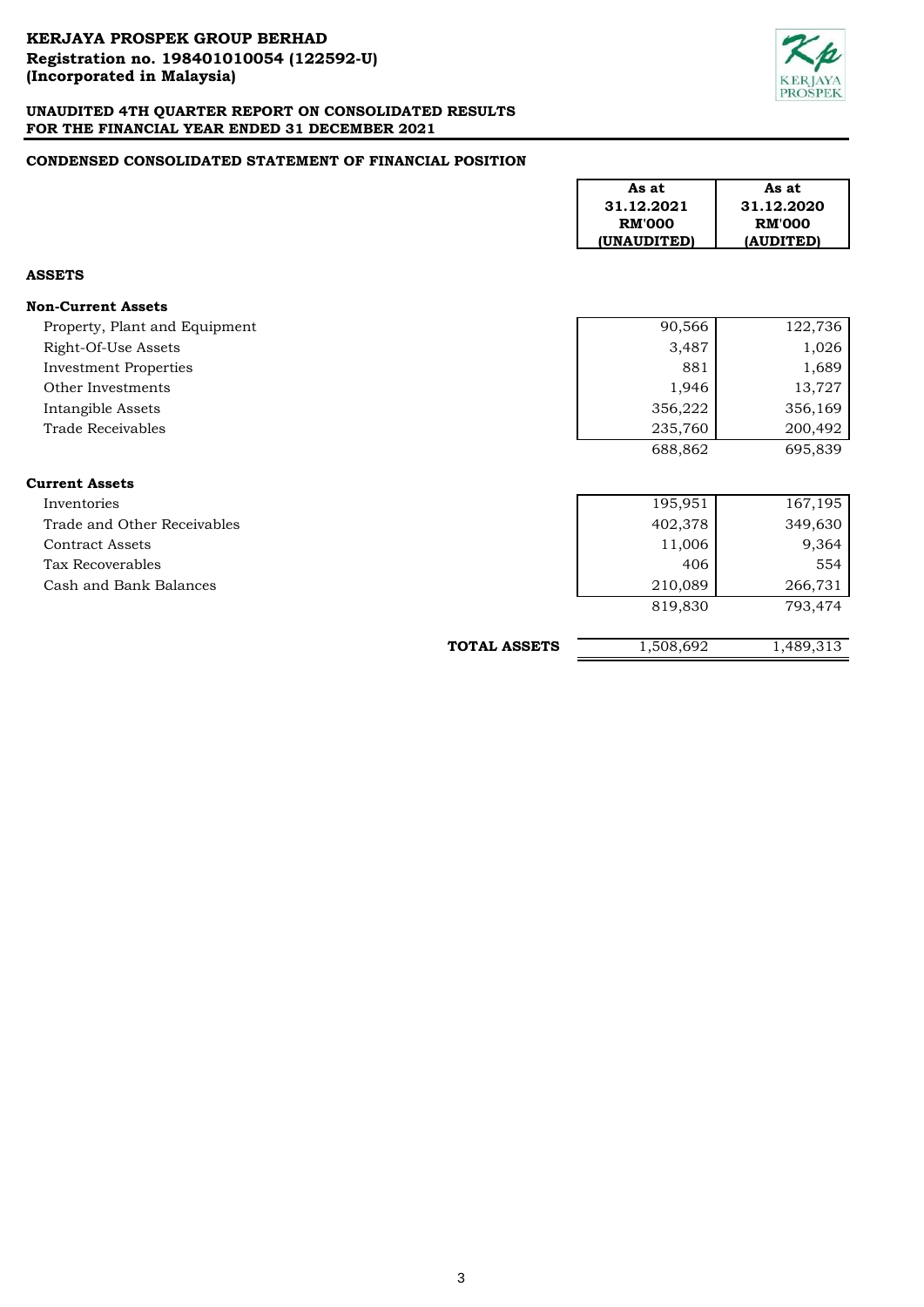

# **CONDENSED CONSOLIDATED STATEMENT OF FINANCIAL POSITION (CONT'D)**

|                                                                 | As at<br>31.12.2021 | As at<br>31.12.2020 |
|-----------------------------------------------------------------|---------------------|---------------------|
|                                                                 | <b>RM'000</b>       | <b>RM'000</b>       |
|                                                                 | (UNAUDITED)         | (AUDITED)           |
| <b>EQUITY AND LIABILITIES</b>                                   |                     |                     |
| Equity Attributable to Equity Holders of the Company            |                     |                     |
| Share Capital                                                   | 642,658             | 642,658             |
| <b>Treasury Shares</b>                                          | (5, 186)            | (4,996)             |
| <b>Other Reserves</b>                                           | 584                 | 667                 |
| <b>Retained Profits</b>                                         | 531,711             | 471,870             |
|                                                                 | 1,169,767           | 1,110,199           |
| <b>Non-controlling Interests</b>                                | 867                 | 111                 |
| <b>Total Equity</b>                                             | 1,170,634           | 1,110,310           |
| <b>Non-Current Liabilities</b>                                  |                     |                     |
| Deferred Tax Liabilities                                        | 6,239               | 8,414               |
| Trade and Other Payables                                        | 133,885             | 124,540             |
| Lease Liabilities                                               | 1,111               | 993                 |
|                                                                 | 141,235             | 133,947             |
| <b>Current Liabilities</b>                                      |                     |                     |
| Trade and Other Payables                                        | 133,055             | 121,346             |
| <b>Contract Liabilities</b>                                     | 19,580              | 39,403              |
| Lease Liabilities                                               | 3                   | 30                  |
| Income Tax Payable                                              | 10,360              | 3,665               |
| Short Term Borrowings                                           | 33,825              | 80,612              |
|                                                                 | 196,823             | 245,056             |
| <b>Total Liabilities</b>                                        | 338,058             | 379,003             |
| TOTAL EQUITY AND LIABILITIES                                    | 1,508,692           | 1,489,313           |
| Net assets per share attributable to owners of the Company (RM) | 0.95                | 0.90                |
| No. of ordinary shares (in thousand)                            | 1,237,244           | 1,237,402           |

**(The Condensed Consolidated Statement of Financial Position should be read in conjunction with the Annual Financial Report for the Year Ended 31 December 2020 and the accompanying explanatory notes attached to the Interim Financial Report)**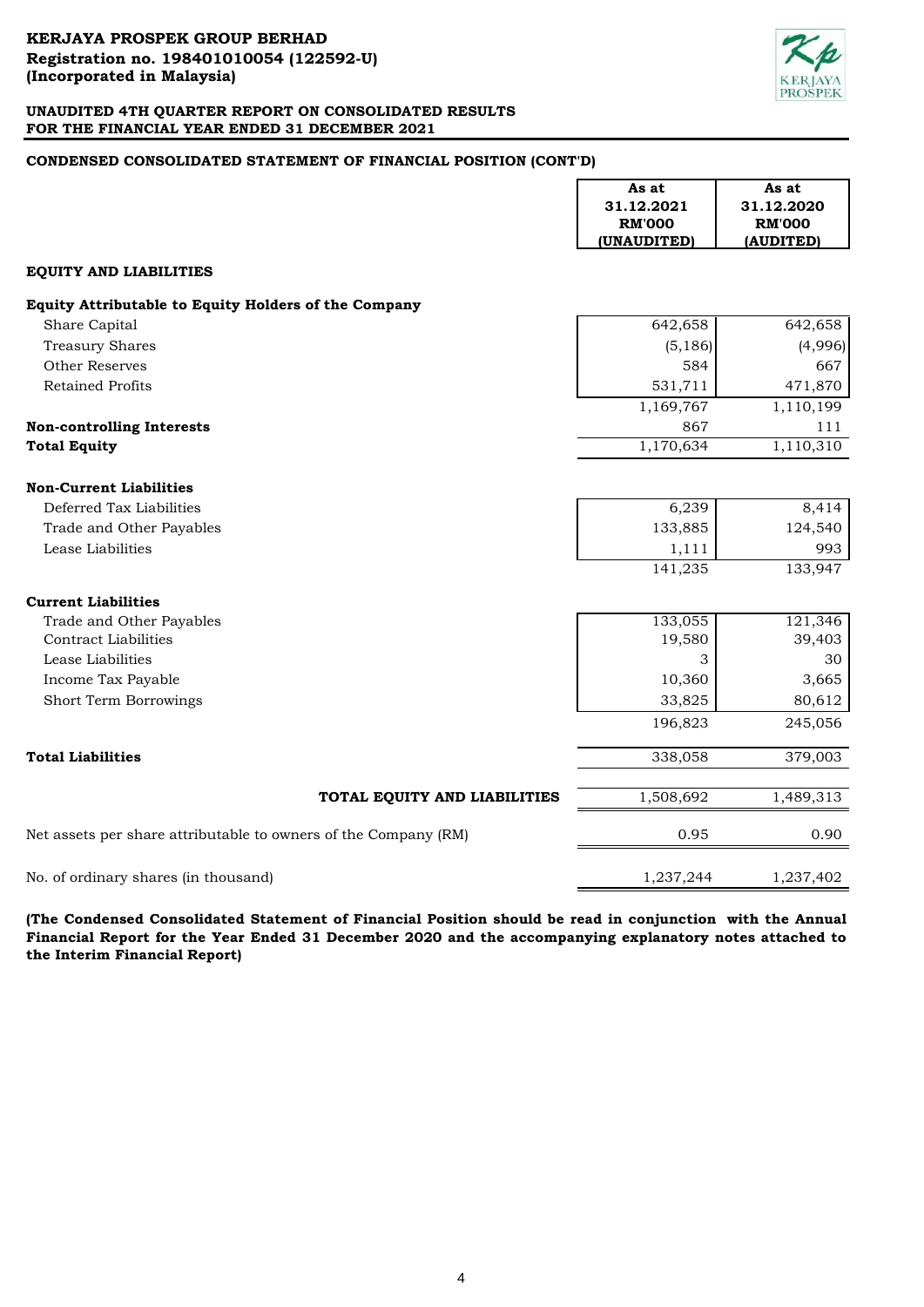

# **CONDENSED CONSOLIDATED STATEMENT OF CHANGES IN EQUITY**

|                                                | Attributable to Equity Holders of the Company |                                           |                                                   |                                                    |                                                  |                                      |
|------------------------------------------------|-----------------------------------------------|-------------------------------------------|---------------------------------------------------|----------------------------------------------------|--------------------------------------------------|--------------------------------------|
|                                                |                                               | ----- Non-Distributable -----             | ----->                                            | Distributable                                      | <b>Non</b>                                       |                                      |
|                                                | <b>Share</b><br>Capital<br><b>RM'000</b>      | Other<br><b>Reserves</b><br><b>RM'000</b> | <b>Treasury</b><br><b>Shares</b><br><b>RM'000</b> | <b>Retained</b><br><b>Profits</b><br><b>RM'000</b> | Controlling<br><b>Interests</b><br><b>RM'000</b> | <b>Total Equity</b><br><b>RM'000</b> |
| 12 MONTHS YEAR ENDED 31 DECEMBER<br>2021       |                                               |                                           |                                                   |                                                    |                                                  |                                      |
| Balance as at 1 January 2021                   | 642,658                                       | 667                                       | (4,996)                                           | 471,870                                            | 111                                              | 1,110,310                            |
| Total Comprehensive Income<br>for the period   |                                               | (83)                                      |                                                   | 96,962                                             | (83)                                             | 96,796                               |
| Dividend paid                                  |                                               |                                           | $\overline{\phantom{a}}$                          | (37, 121)                                          |                                                  | (37, 121)                            |
| Accretion of interest in a subsidiary          |                                               | ÷.                                        | $\overline{a}$                                    |                                                    | 839                                              | 839                                  |
| Shares repurchased                             |                                               |                                           | (190)                                             |                                                    |                                                  | (190)                                |
| Balance as at 31 December 2021                 | 642,658                                       | 584                                       | (5, 186)                                          | 531,711                                            | 867                                              | 1,170,634                            |
| 12 MONTHS YEAR ENDED 31 DECEMBER<br>2020       |                                               |                                           |                                                   |                                                    |                                                  |                                      |
| Balance as at 1 January 2020                   | 642,658                                       | 686                                       | (10, 893)                                         | 438,502                                            | 2,081                                            | 1,073,034                            |
| Total Comprehensive Income<br>for the period   |                                               | (19)                                      |                                                   | 90,755                                             | 19                                               | 90,755                               |
| Dividend paid                                  |                                               |                                           |                                                   | (43, 105)                                          |                                                  | (43, 105)                            |
| Share dividends distributed to shareholders    |                                               |                                           | 14,282                                            | (14, 282)                                          |                                                  |                                      |
| Acquisition of equity interest in a subsidiary |                                               |                                           |                                                   |                                                    | (1,989)                                          | (1,989)                              |
| Shares repurchased                             |                                               |                                           | (8, 385)                                          |                                                    |                                                  | (8, 385)                             |
| Balance as at 31 December 2020                 | 642,658                                       | 667                                       | (4,996)                                           | 471,870                                            | 111                                              | 1,110,310                            |

**(The Condensed Consolidated Statement of Changes in Equity should be read in conjunction with the Annual** Financial Report for the Year Ended 31 December 2020 and the accompanying explanatory notes attached to the **Interim Financial Report)**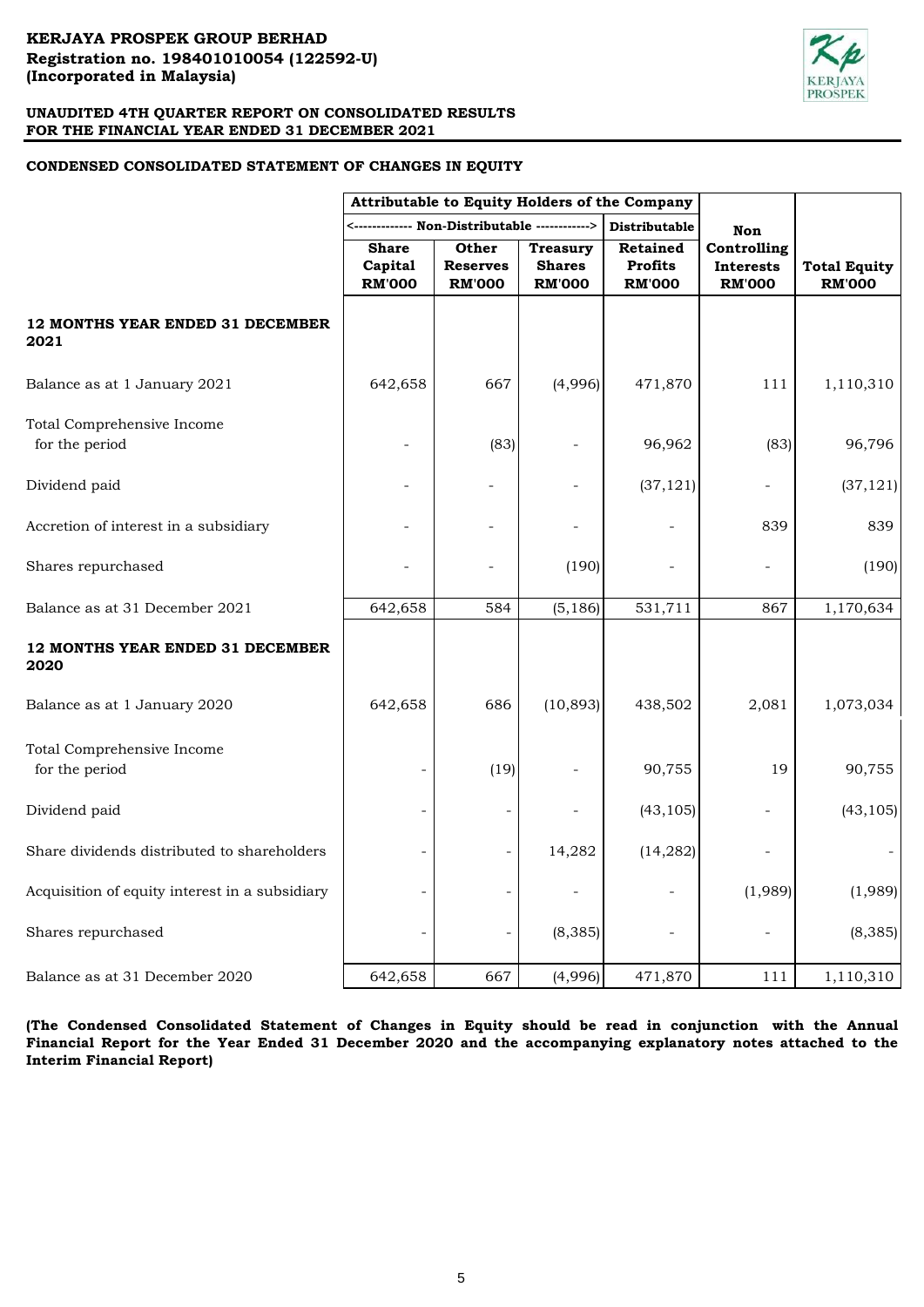

# **CONDENSED CONSOLIDATED STATEMENT OF CASH FLOWS**

|                                                                          | Current<br>year-to-date<br>ended<br>31.12.2021<br><b>RM'000</b><br>(UNAUDITED) | Corresponding<br>year-to-date<br>31.12.2020<br><b>RM'000</b><br>(AUDITED) |
|--------------------------------------------------------------------------|--------------------------------------------------------------------------------|---------------------------------------------------------------------------|
| CASH FLOWS FROM OPERATING ACTIVITIES                                     |                                                                                |                                                                           |
| Profit before tax<br>Adjustments for:                                    | 131,762                                                                        | 119,546                                                                   |
| Amortisation and depreciation                                            | 33,635                                                                         | 37,549                                                                    |
| Non-cash items                                                           | 8,226                                                                          | 71                                                                        |
| Operating Profit Before Working Capital Changes                          | 173,623                                                                        | 157,166                                                                   |
| Changes in working capital :                                             |                                                                                |                                                                           |
| Net change in operating assets                                           | (117, 316)                                                                     | (58, 455)                                                                 |
| Net change in operating liabilities                                      | 22,830                                                                         | (40, 598)                                                                 |
| Net Cash Generated from Operations                                       | 79,137                                                                         | 58,113                                                                    |
| Interest received                                                        | 4,369                                                                          | 5,879                                                                     |
| Interest paid                                                            | (1,085)                                                                        | (864)                                                                     |
| Income tax refund                                                        |                                                                                | 711                                                                       |
| Income tax paid                                                          | (30, 213)                                                                      | (35,966)                                                                  |
| Net Cash Generated From Operating Activities                             | 52,208                                                                         | 27,873                                                                    |
| CASH FLOW USED IN INVESTING ACTIVITIES                                   |                                                                                |                                                                           |
| Acquisition of property, plant and equipments                            | (22, 236)                                                                      | (34, 614)                                                                 |
| Acquisition of subsidiaries, net of cash acquired                        | 852                                                                            |                                                                           |
| Acquisition of additional interst in subsidiaries                        |                                                                                | (4,981)                                                                   |
| Acquisition of other investment                                          | (150)                                                                          | (9,920)                                                                   |
| Placement of deposits in licensed banks                                  | (3, 162)                                                                       | (2,068)                                                                   |
| Proceeds from disposal of property, plant and equipments and inventories | 6,028                                                                          | 13,487                                                                    |
| Proceeds from disposal of other investment                               | 10,267                                                                         | 18,419                                                                    |
| Net Cash Used In Investing Activities                                    | (8, 401)                                                                       | (19, 677)                                                                 |
| CASH FLOW USED IN FINANCING ACTIVITIES                                   |                                                                                |                                                                           |
| Lease payment                                                            | (689)                                                                          | (1, 239)                                                                  |
| Purchase of treasury shares                                              | (190)                                                                          | (8, 385)                                                                  |
| Dividend paid during the period                                          | (55, 682)                                                                      | (24, 544)                                                                 |
| Net Cash Used In Financing Activities                                    | (56, 561)                                                                      | (34, 168)                                                                 |
| NET DECREASE IN CASH AND CASH EQUIVALENTS                                | (12, 754)                                                                      | (25, 972)                                                                 |
| EFFECT OF EXCHANGE RATE CHANGES                                          | (28)                                                                           | (6)                                                                       |
| CHANGES IN EXPECTED CREDIT LOSS                                          | (235)                                                                          | (58)                                                                      |
| CASH AND CASH EQUIVALENTS AT BEGINNING OF PERIOD                         | 170,420                                                                        | 196,456                                                                   |
| CASH AND CASH EQUIVALENTS AT END OF PERIOD                               | 157,403                                                                        | 170,420                                                                   |
| CASH AND CASH EQUIVALENTS AT END OF PERIOD CONSIST OF:                   | 31.12.2021<br><b>RM'000</b>                                                    | 31.12.2020<br><b>RM'000</b>                                               |
| Cash and Bank Balances                                                   | 210,241                                                                        | 266,813                                                                   |
| Less: Allowance for ECL                                                  | (152)                                                                          | (82)                                                                      |
| Less: Fixed Deposits and investment funds                                | (18, 861)                                                                      | (15, 699)                                                                 |
| Less: Short term borrowing                                               | (33, 825)                                                                      | (80, 612)                                                                 |
|                                                                          | 157,403                                                                        | 170,420                                                                   |

**(The Condensed Consolidated Statement of Cash Flows should be read in conjunction with the Annual Financial Report for the Year Ended 31 December 2020 and the accompanying explanatory notes attached to the Interim Financial Report)** 6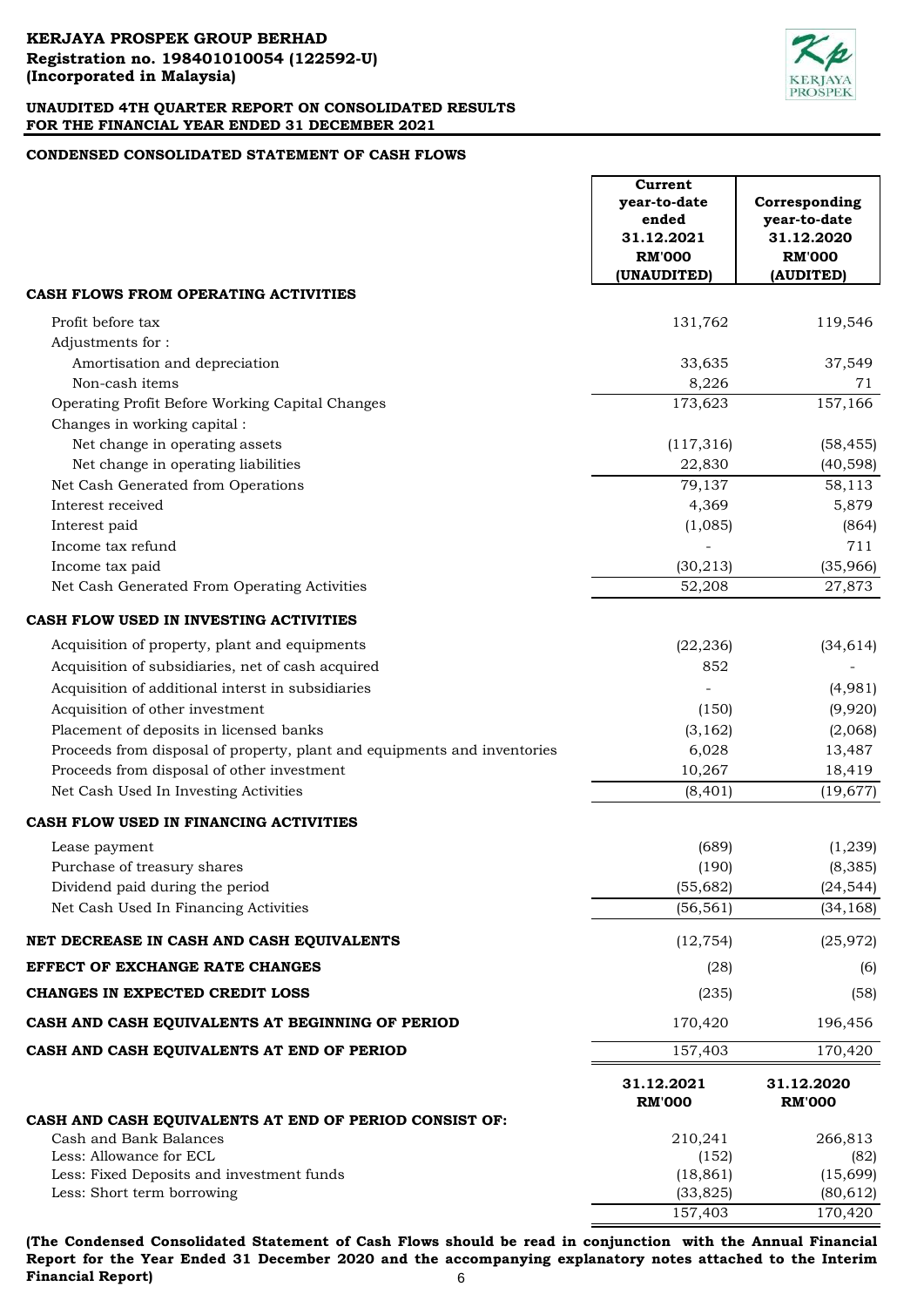

# **NOTES TO THE REPORTS**

# **EXPLANATORY NOTES PURSUANT TO MALAYSIAN FINANCIAL REPORTING STANDARD ("MFRS") 134, INTERIM FINANCIAL REPORTING**

#### **A1. Corporate Information**

Kerjaya Prospek Group Berhad is a public limited company incorporated and domiciled in Malaysia, and is listed on the Bursa Malaysia Securities Berhad. The registered office is located at No. 802, 8th Floor, Block C, Kelana Square, 17 Jalan SS7/26, 47301 Petaling Jaya, Selangor. The principal place of business is located at No.1, 2nd Floor, Bangunan One Wangsa, Jalan Wangsa Permai, Taman Wangsa Permai, 52200 Kuala Lumpur.

#### **A2. Malaysian Financial Reporting Standards ("MFRS")**

# **A2.1 Basis of Preparations**

The interim financial reports of the Group are unaudited and have been prepared in accordance with the requirements of Malaysia Financial Reporting Standard ("MFRS") 134, Interim Financial Reporting issued by the Malaysia Accounting Standard Board ("MASB") and Paragraph 9.22 and Appendix 9B of the Main Market Listing Requirements of Bursa Malaysia Securities Berhad.

The interim financial reports should be read in conjunction with the audited financial statements of the Group for the financial year ended 31 December 2020.

#### **A2.2 Significant Accounting Policies**

The accounting policies and methods of computation adopted by the Group in this quarterly financial report are consistent with those adopted in the most recent annual audited financial statements for the year ended 31 December 2020, except for the adoption of the following new standards, amendments to the standards and interpretations effective during the current financial year:

- Amendments to MFRS 9, MFRS 139, MFRS 7, MFRS 4 and MFRS 16: Interest Rate Benchmark Reform - Phase 2

The adoption of the above standards and interpretation did not have any material effect on the financial performance or position of the Group.

The new and revised standards and amendments issued but not yet effective during the current financial year and not early adopted by the Group/Company are as listed below:

- Amendments to MFRS 1: First-time Adoption of Malaysian Financial Reporting Standards (Annual Improvements to MFRS Standards 2018-2020) (effective for accounting periods beginning on or after 1 January 2022)
- Amendments to MFRS 3, Business Combinations Reference to the Conceptual Framework (effective for accounting periods beginning on or after 1 January 2022)
- Amendments to MFRS 9, Financial Instruments (Annual Improvements to MFRS Standards 2018- 2020) (effective for accounting periods beginning on or after 1 January 2022)
- Amendments to MFRS 116: Property, Plant and Equipment - Proceeds before Intended Use (effective for accounting periods beginning on or after 1 January 2022)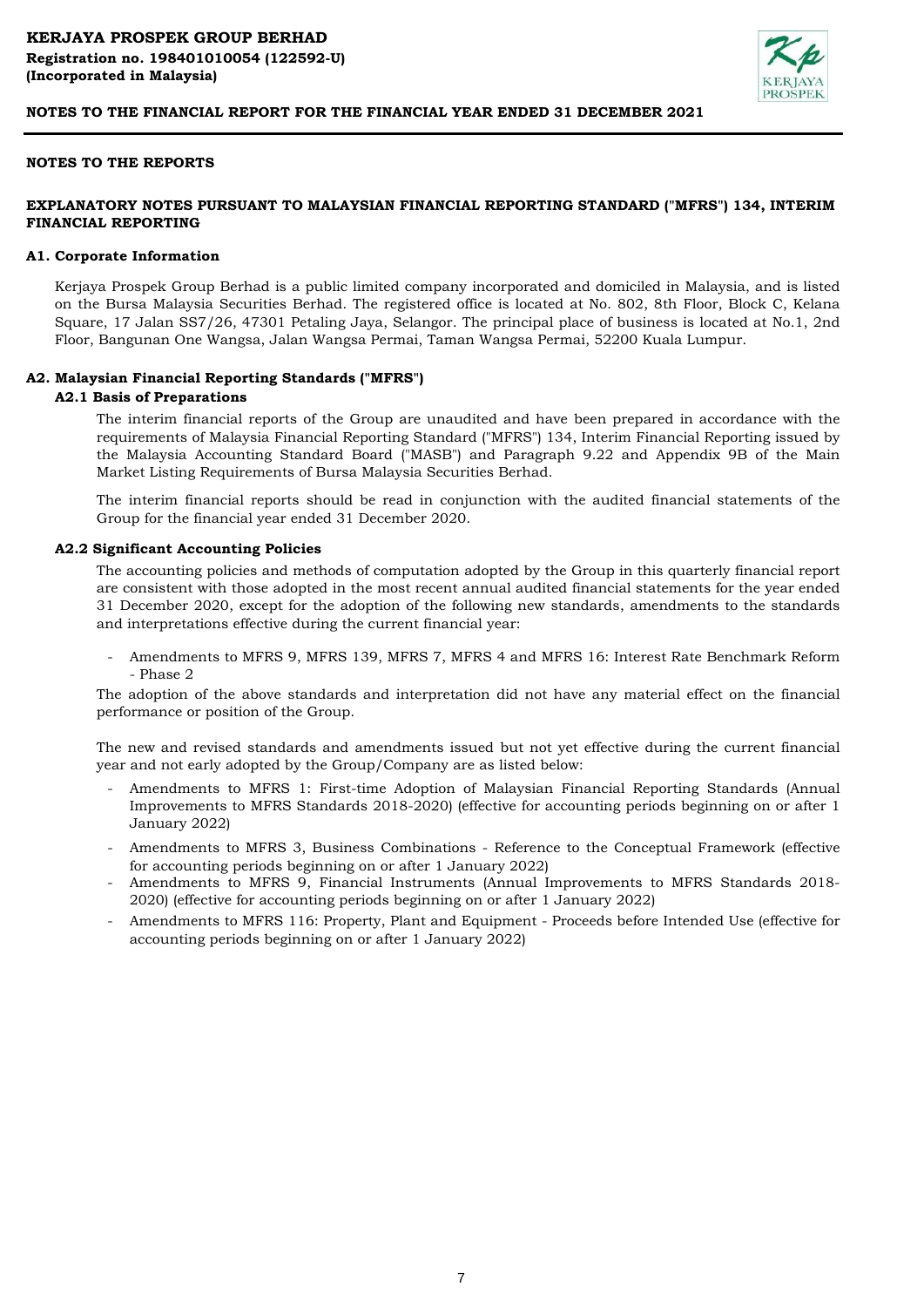

# **A2. Malaysian Financial Reporting Standards ("MFRS") (Cont'd)**

## **A2.2 Significant Accounting Policies (Cont'd)**

The new and revised standards and amendments issued but not yet effective during the current financial year and not early adopted by the Group/Company are as listed below: (cont'd)

- Amendments to MFRS 137: Provisions, Contingent Liabilities and Contingent Assets - Onerous Contract-Cost of Fulfilling a Contract (effective for accounting periods beginning on or after 1 January 2022)
- Amendments to MFRS 101: Classification of Liabilities as Current or Non-current (effective for accounting periods beginning on or after 1 January 2023)
- MFRS 17 Insurance Contracts (effective for accounting periods beginning on or after 1 January 2023)
- Amendments to MFRS 101: Presentation of Financial Statements - Disclosure of Accounting policies (effective for accounting periods beginning on or after 1 January 2023)
- Amendments to MFRS 108: Accounting Policies, Changes in Accounting Estimates and Errors - Definition of Accounting Estimates (effective for accounting periods beginning on or after 1 January 2023)
- Amendments to MFRS 112: Deferred Tax relate to Assets and Liabilities arising from a Single Transaction (effective for accounting periods beginning on or after 1 January 2023)
- Amendments to MFRS 10: Consolidated Financial Statements and MFRS 128: Sale or Contribution of Assets between an Investor and its Associate or Joint Venture (deferred)

The Group is expected to apply the abovementioned pronouncements beginning from the respective dates the pronouncements become effective. The initial application of the abovementioned pronouncements are not expected to have any material impact to financial statements of the Group.

# **A3. Audit Report**

The audited financial statements for the preceding financial year ended 31 December 2020 were not subject to any qualification.

#### **A4. Seasonal or Cyclical Factors**

The principal business operations of the Group are not significantly affected by any seasonal or cyclical factors.

#### **A5. Unusual Items**

There were no unusual items in the current quarter under review that affecting the assets, liabilities, equity, net income or cashflows of the Group.

#### **A6. Changes in Estimates**

There were no significant changes in estimates that have a material effect to the current quarter under review.

#### **A7. Debt and Equity Securities**

During the current quarter, the Company repurchased 127,800 units of its issued ordinary shares from the open market at price of RM1.21 per share. Total consideration paid was RM154,696 including transaction costs and this was financed by internal generated funds. The shares repurchased are being held as treasury shares in accordance with the requirement of section 127 of the Companies Act 2016. As at 31 December 2021, 4,724,566 units ordinary shares have been repurchased for RM5.2 million including transaction costs.

Other than the above, there were no issuance, cancellations, resale and repayment of debt and equity securities for the Group during the current quarter and financial year under review.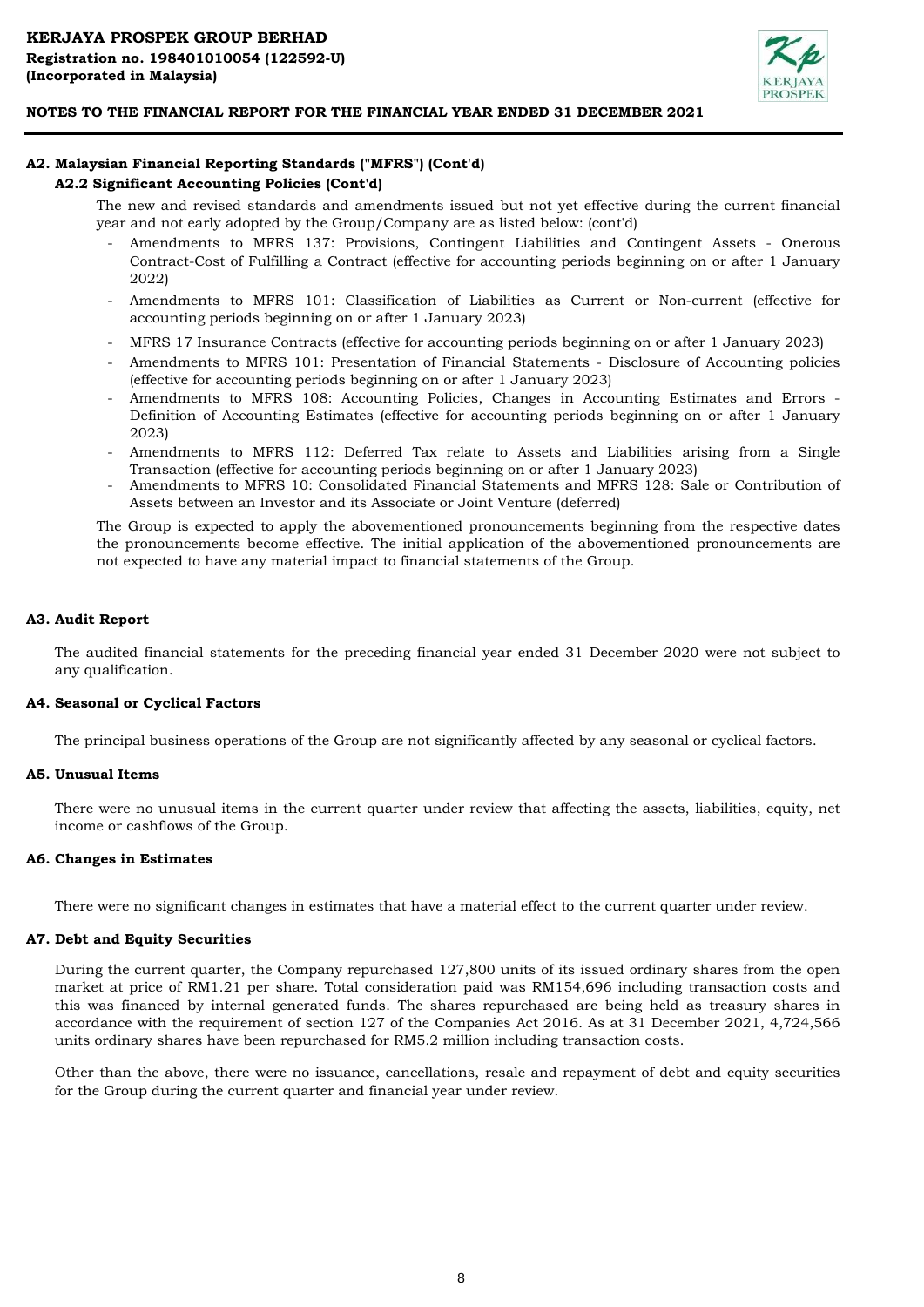

# **A8. Dividends Paid**

On 26 November 2020, the Board of Directors has approved an interim dividend of 1.5 sen per ordinary share in respect of the financial year ended 31 December 2020. The approved interim dividend represents approximately 20.45% of profit after tax for financial year ended 31 December 2020. The total amount of RM18.56 million was paid on 6 January 2021.

On 19 April 2021, the Board of Directors, pursuant to the Company's Constitution, recommended a final cash dividend of 1.5 sen per ordinary share in respect of the financial year ended 31 December 2020 which was approved by the shareholders at the Annual General Meeting on 27 May 2021. The total cash dividend amounted to RM18.56 million was paid on 7 July 2021.

On 26 August 2021, the Board of Directors has approved an interim dividend of 1.5 sen per ordinary share in respect of the financial year ending 31 December 2021. The total amount of RM18.56 million was paid on 8 October 2021.

#### **A9. Segmental Information**

|                                               | (RM'000)  | <b>Construction Manufacturing</b><br>(RM'000) | Property<br>Development Investment<br>(RM'000) | (RM'000) | <b>Others</b><br>(RM'000) | Elimination<br>(RM'000) | <b>Total</b><br>(RM'000) |
|-----------------------------------------------|-----------|-----------------------------------------------|------------------------------------------------|----------|---------------------------|-------------------------|--------------------------|
| FOR THE FINANCIAL YEAR ENDED 31 DECEMBER 2021 |           |                                               |                                                |          |                           |                         |                          |
| <b>External Revenue</b>                       | 964,473   | 290                                           |                                                |          | 162                       |                         | 964,925                  |
| Inter Group Revenue                           | 86,875    | 2,947                                         |                                                | 15,000   | $\equiv$                  | (104, 822)              |                          |
|                                               | 1,051,348 | 3,237                                         |                                                | 15,000   | 162                       | (104, 822)              | 964,925                  |
| <b>RESULTS</b>                                |           |                                               |                                                |          |                           |                         |                          |
| <b>Segmental Results</b>                      | 97,508    | 471                                           | 176                                            | 28,055   | 3,545                     | (32, 793)               | 96,962                   |
| <b>OTHER INFORMATION</b>                      |           |                                               |                                                |          |                           |                         |                          |
| <b>Segmental Assets</b>                       | 915,602   | 44,453                                        | 159,166                                        | 691,710  | 9,462                     | (311, 701)              | 1,508,692                |
| Segmental Liabilities                         | 364,529   | 13,683                                        | 139,000                                        | 21,136   | 34,961                    | (235, 251)              | 338,058                  |
| FOR THE FINANCIAL YEAR ENDED 31 DECEMBER 2020 |           |                                               |                                                |          |                           |                         |                          |
| <b>External Revenue</b>                       | 807,814   | 472                                           | 2,713                                          |          |                           |                         | 810,999                  |
| Inter Group Revenue                           | 49,676    | 4,259                                         |                                                | 23,500   | $\overline{\phantom{m}}$  | (77, 435)               |                          |
|                                               | 857,490   | 4,731                                         | 2,713                                          | 23,500   | $\overline{\phantom{a}}$  | (77, 435)               | 810,999                  |
| <b>RESULTS</b>                                |           |                                               |                                                |          |                           |                         |                          |
| <b>Segmental Results</b>                      | 75,021    | 1,512                                         | 5,733                                          | 39,391   | (996)                     | (29,906)                | 90,755                   |
| <b>OTHER INFORMATION</b>                      |           |                                               |                                                |          |                           |                         |                          |
| <b>Segmental Assets</b>                       | 875,288   | 55,031                                        | 140,067                                        | 716,349  | 8,809                     | (306, 231)              | 1,489,313                |
| Segmental Liabilities                         | 407,201   | 24,732                                        | 120,077                                        | 36,469   | 38,535                    | (248, 011)              | 379,003                  |

As the business of the Group is engaged entirely in Malaysia, no reporting by geographical location of operation is presented.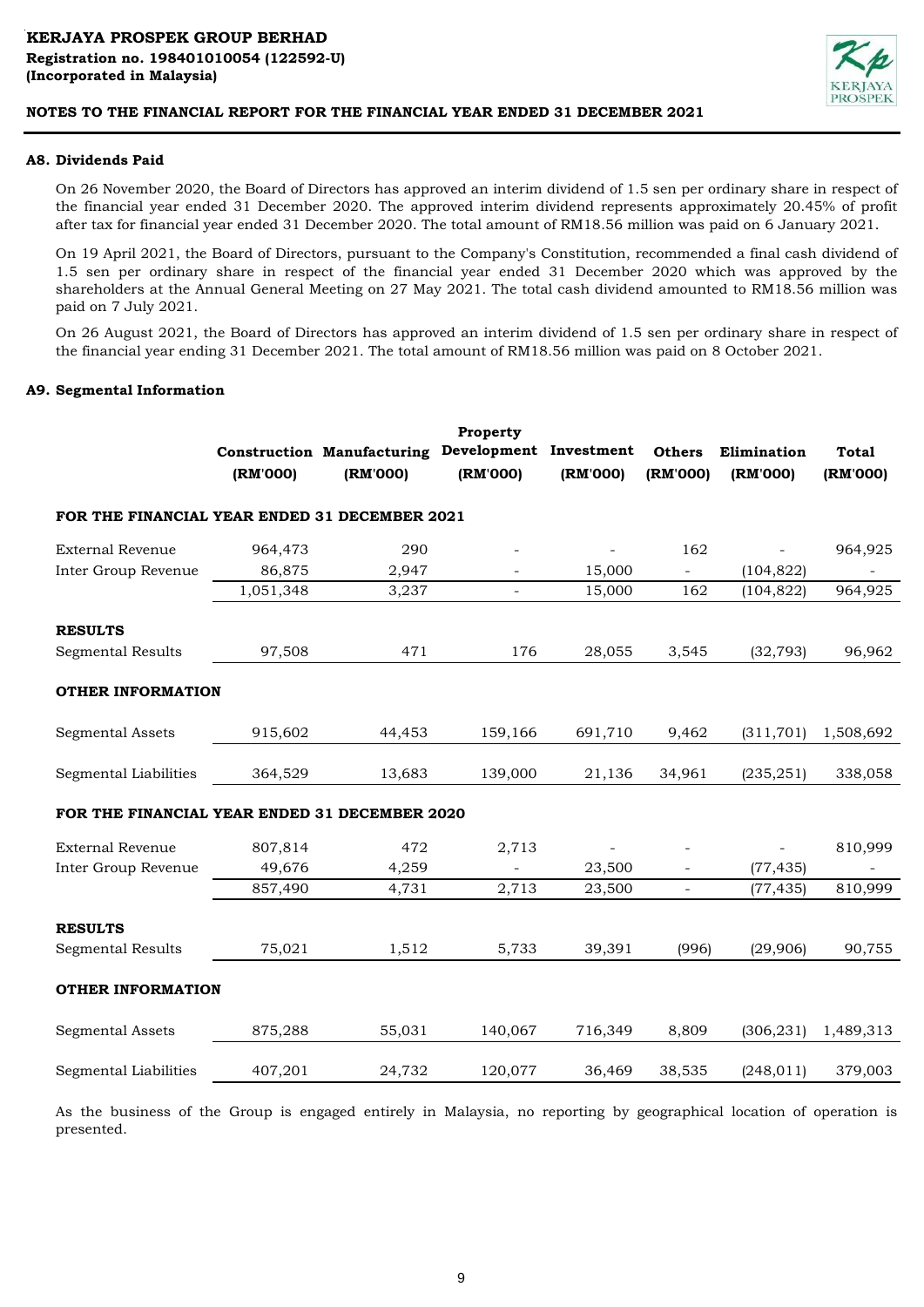

## **A9. Segmental Information (Cont'd)**

For management purposes, the Group is organised into business units based on their products and services, and has four (4) reportable operating segments as follow:

(i) Construction - Main building construction works, provision of contract workmanship and other related services.

(ii) Manufacturing - Manufacture, assemble, installation and sale of light fittings, furniture, kitchen cabinetry and related products.

(iii) Property Development - Development of residential and/or commercial properties.

(iv) Investment - Investment holding companies.

(v) Others - Other dormant companies.

# **Segment performance for the financial year ended 31 December 2021 as compared to corresponding preceding year ended 31 December 2020**

#### **(i) Construction**

The construction segment has achieved a total revenue of RM1.05 billion in the current financial year representing an increase of approximately 22.32% as compared to its corresponding preceding financial year of RM0.86 billion. Segmental profit was recorded at RM97.51 million on current financial year compare to corresponding preceding financial year of RM75.02 million. The increase in revenue was mainly due to the progress of construction works improved and the construction works progress were halted only in June 2021 as a result of Full Movement Control Order (FMCO) being implemented, whereas in previous year were halted by MCO implemented from 8 March 2020 and slowly resumed work in May 2020. The construction segment is expected to continue to be the main contributor to the Group's overall turnover and profitability moving forward.

#### **(ii) Manufacturing**

The revenue on manufacturing segment has decreased to RM3.24 million in the current financial year as compared to its corresponding preceding financial year of RM4.73 million. This segment has reported a segmental profit of RM0.47 million as compared to profit of RM1.51 million reported in the corresponding preceding year. The manufacturing segment complements the Group's construction business.

#### **(iii) Property Development**

The property development segment has no sale in the current financial year as compared to its corresponding financial year of RM2.71 million. This segment has reported a segmental profit of RM0.18 million as compared to a profit of RM5.73 million reported in the corresponding preceding period.

#### **(iv) Investment**

The Investment segment shows a segmental profit of RM28.06 million in the current financial year as compared to its corresponding financial year of RM39.39 million. The decreased of RM11.34 million as compared to corresponding preceding financial year mainly due to dividend received from its subsidiary company reduced by RM8.50 million.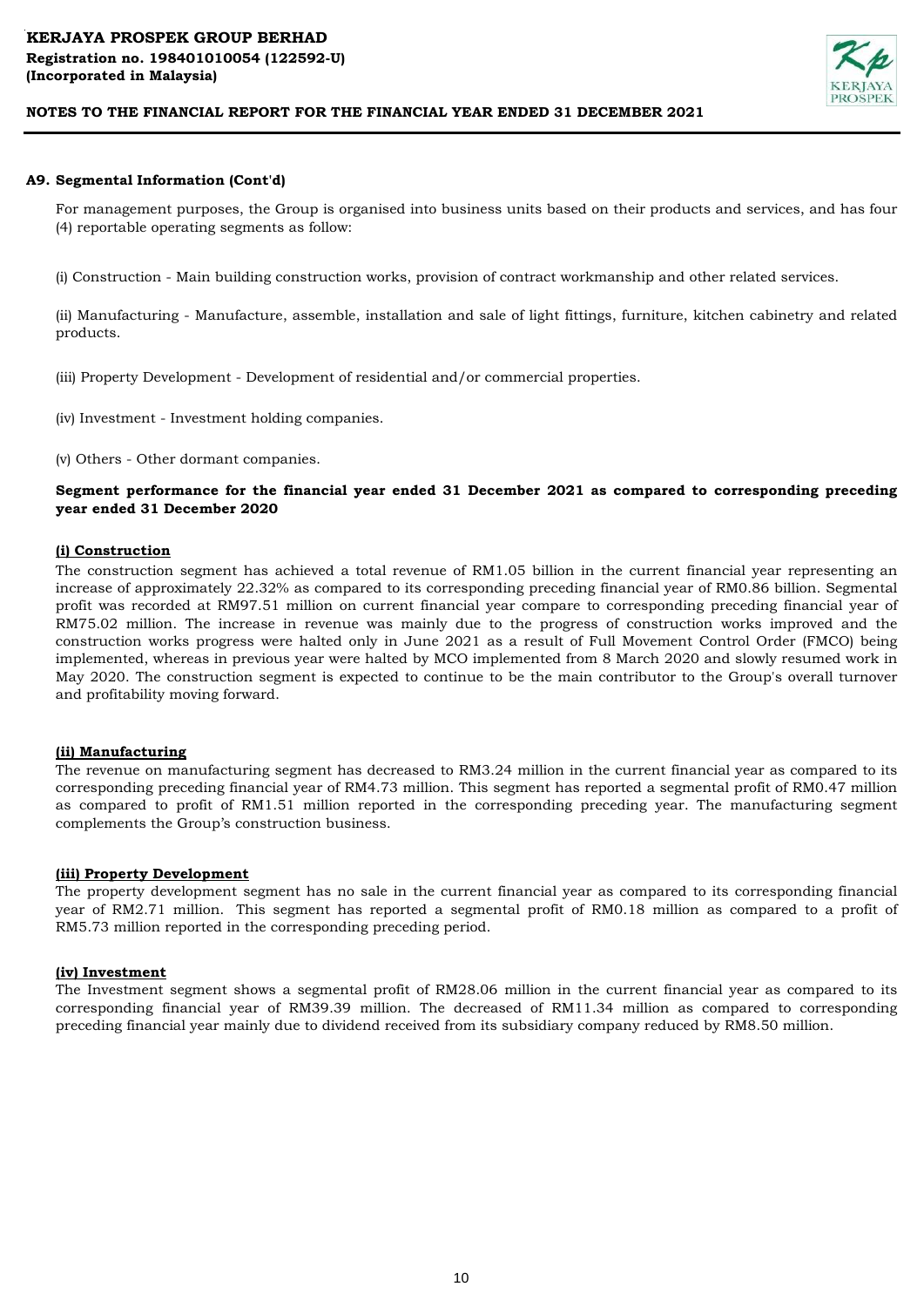

### **A10. Profit Before Taxation**

The following items have been included in arriving at profit before taxation:

|                                                                | Individual                   | Cumulative     |  |
|----------------------------------------------------------------|------------------------------|----------------|--|
|                                                                | <b>Ouarter</b><br>31.12.2021 | <b>Ouarter</b> |  |
|                                                                |                              | 31.12.2021     |  |
|                                                                | <b>RM'000</b>                | <b>RM'000</b>  |  |
| Interest income                                                | (754)                        | (4,369)        |  |
| Fair value loss arising from short term fund                   | 95                           | 572            |  |
| Fair value loss arising from investment in quoted shares       | 515                          | 3,190          |  |
| Allowance for ECL (MFRS 9)                                     | 7,787                        | 4,832          |  |
| Amortisation and depreciation of property, plant and equipment | 7,800                        | 33,635         |  |
| Interest expenses                                              | 268                          | 1,085          |  |

# **A11. Subsequent Events**

There were no material events subsequent to the balance sheet date up to the date of this report to be disclosed in the financial statements for the current financial year.

# **A12. Changes in Composition of the Group**

There was no change in the composition of the Group for the current quarter and financial year under review except as follows:

- (a) On 7 April 2021, the Company had incorporated a 49% owned company, namely Kerjaya Bina BMK Sdn. Bhd., a company incorporated in Malaysia under the Companies Act, 2016 with an issue and paid up share capital of 100 ordinary shares. On 21 June 2021, the company has increased its issued and paid up share capital from 100 ordinary shares to 750,000 ordinary shares.
- (b) On 24 May 2021, Virent Energy Solutions Sdn. Bhd. ("VESSB"), a 51% owned subsidiary of the Company had acquired 100% equity interest in Virent Energy Sdn. Bhd. ("VESB") for a total purchase consideration of RM10,000 and upon the acquisition, VESB become a wholly-owned subsidiary company of VESSB.
- (c) On 31 December 2021, Fututech (Labuan) Ltd, a wholly-owned subsidiary has deregistered its inactive wholly-owned subsidiary, Acumen Design & Development Solutions Limited which was incorporated in Hong Kong, pursuant to Section 751 of the Companies Ordinance in Hong Kong.

#### **A13. Changes in Contingent Liabilities or Contingent Assets**

(a) Contingent Liabilities

|                                                     | 31.12.2021<br><b>RM'000</b> |
|-----------------------------------------------------|-----------------------------|
| Corporate guarantees given to:                      |                             |
| - banks for facilities granted to subsidiaries      | 329,200                     |
| - third parties for the benefit of the subsidiaries | 175,594                     |
|                                                     | 504,794                     |
|                                                     |                             |

(b) Contingent Assets

As at the date of this report, there were no contingent assets.

#### **A14. Capital Commitments**

As at the date of this report, the Group has no material capital commitments.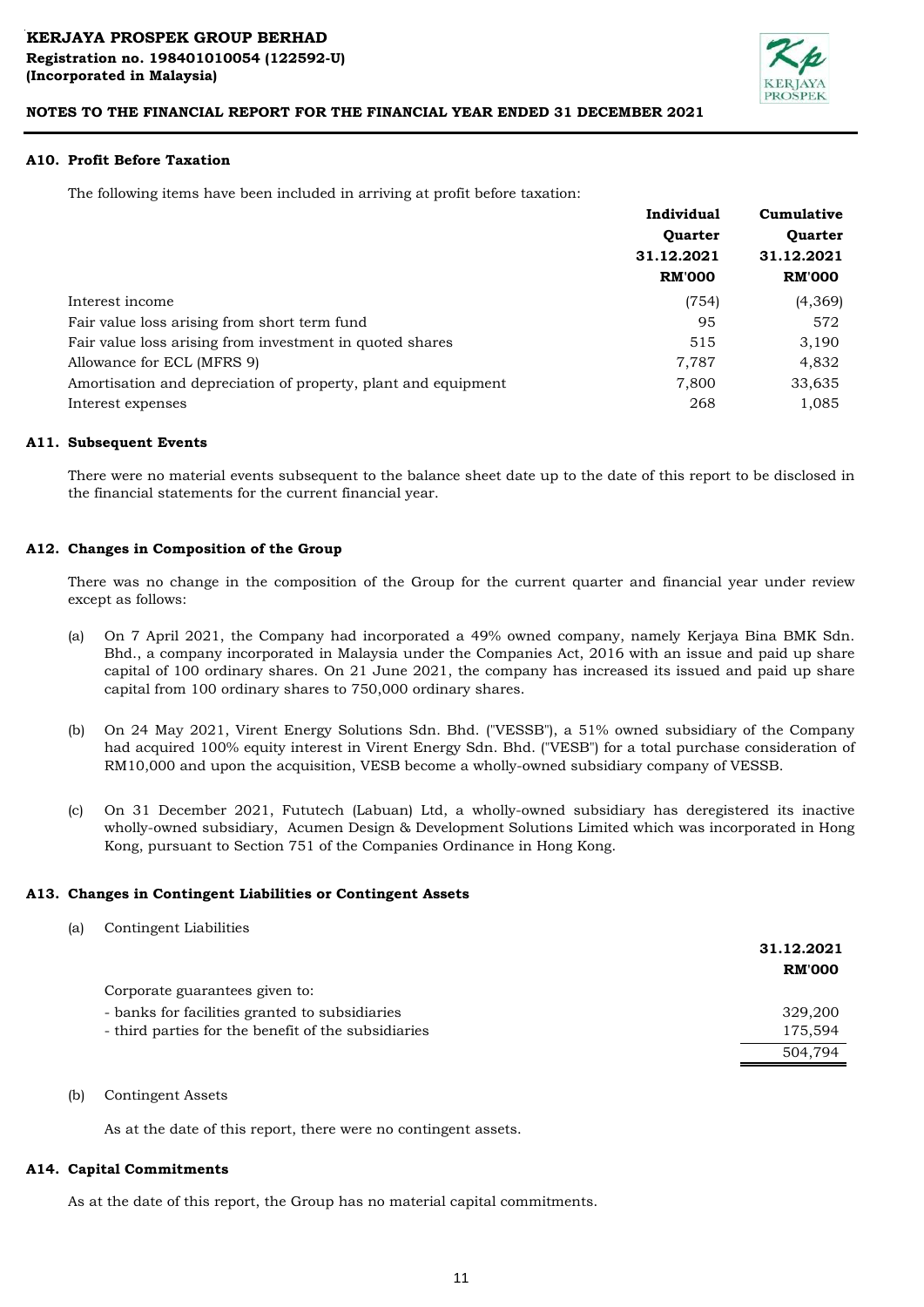

### **NOTES TO THE INTERIM FINANCIAL REPORT (CONT'D)**

# **ADDITIONAL INFORMATION REQUIRED BY THE LISTING REQUIREMENTS OF BURSA SECURITIES**

#### **B1. Review of Performance**

For the current financial quarter under review, the Group posted a revenue of RM283.71 million as compared to its corresponding preceding year financial quarter of RM248.85 million. The Profit After Tax ("PAT') in the current quarter of RM30.38 million, representing an increase of RM2.38 million from its corresponding preceding year financial quarter of RM28.00 million.

Overall, the increase in revenue for current quarter under review was mainly due to progress construction work improved. On property development segment, the Vista Residence project at Genting Permai was completed in year 2019 and there are no other projects under development for financial quarter under review. Hence, the property development segment has minimum contribution to the Group's results.

For the financial quarter under review, the main sources of income for investment segment was interest income.

#### **B2. Change in Results of Current Quarter Compared to Preceding Quarter**

|                                              |                      | Immediate            |                |
|----------------------------------------------|----------------------|----------------------|----------------|
|                                              | Current              | Preceding            |                |
|                                              | <b>Ouarter ended</b> | <b>Ouarter ended</b> |                |
|                                              | 31.12.2021           | 30.09.2021           | <b>Changes</b> |
|                                              | <b>RM'000</b>        | <b>RM'000</b>        | $\%$           |
|                                              |                      |                      |                |
| Revenue                                      | 283,717              | 222,644              | 27.4%          |
| Operating Profit                             | 41,944               | 30,885               | 35.8%          |
| Profit Before Tax                            | 41,673               | 30,609               | 36.1%          |
| Profit After Tax                             | 30,383               | 24,266               | 25.2%          |
| Profit Attributable to Owners of the Company | 30,393               | 24,180               | 25.7%          |

For the current quarter, the Group recorded a revenue and profit before tax of RM283.71 million and RM41.67 million respectively as compared to RM222.64 million and RM30.61 million respectively in its immediate preceding quarter. The increase was mainly due to the progress of construction works improved.

#### **B3. Current Year Prospects**

In Year 2022, the Group will continue to monitor and implement appropriate business strategies in a timely manner to address the risk of new COVID-19 variants may have on the operations and financial performance of the Group. Nevertheless, the Group is supported by an outstanding order book of RM3.5 billion for construction contracts as at 31 December 2021.

Moving forward, the Group aims to focus on the construction segment to be the main revenue driver of the Group.

Notwithstanding the Group's objective to expand its core business in construction, it will still maintain the manufacturing segment to complement its core business.

On the property development segment, the Group is planning to launch two new development projects in the first half of 2022.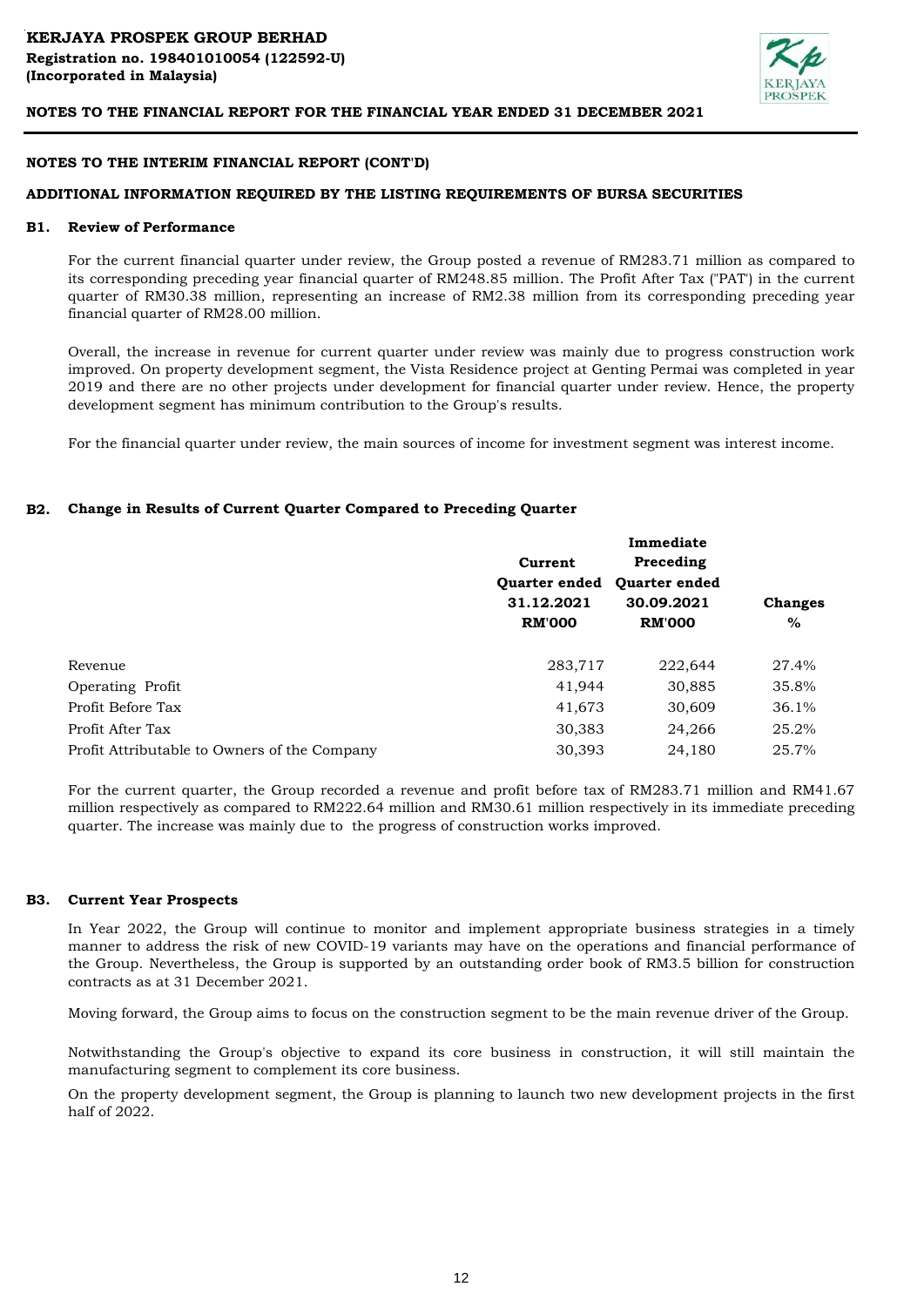

## **NOTES TO THE INTERIM FINANCIAL REPORT (CONT'D)**

## **ADDITIONAL INFORMATION REQUIRED BY THE LISTING REQUIREMENTS OF BURSA SECURITIES (CONT'D)**

#### **B4. Profit Forecast**

There were no profit forecast prepared or profit guarantee made by the Group.

#### **B5. Taxation**

|                                | Individual<br>Quarter<br>31.12.2021<br><b>RM'000</b> | Cumulative<br>Quarter<br>31.12.2021<br><b>RM'000</b> |
|--------------------------------|------------------------------------------------------|------------------------------------------------------|
| Malaysia income tax            |                                                      |                                                      |
| - current year                 | 11,878                                               | 36,052                                               |
| - under provided in prior year |                                                      | 1,004                                                |
|                                | 11,878                                               | 37,056                                               |
| Real property gain tax         | 12                                                   | 12                                                   |
| Deferred tax                   |                                                      |                                                      |
| - current year                 | (600)                                                | (2, 185)                                             |
|                                | 11,290                                               | 34,883                                               |

Effective tax rates for the financial year ended 31 December 2021 was higher than the statutory tax rate of 24% mainly due to certain expenses which are not deductible for the tax purposes.

#### **B6 Group Borrowings and Debt Securities**

Details of the group borrowings as at 31 December 2021 were as follows:

|                                             | 31.12.2021<br><b>RM'000</b> |
|---------------------------------------------|-----------------------------|
| Short term borrowings - Unsecured           |                             |
| (i) Cashline facilities (denominated in RM) | 33.825                      |

#### **B7. Status of Corporate Proposals**

There were no corporate proposals announced but not completed as at the date of this report.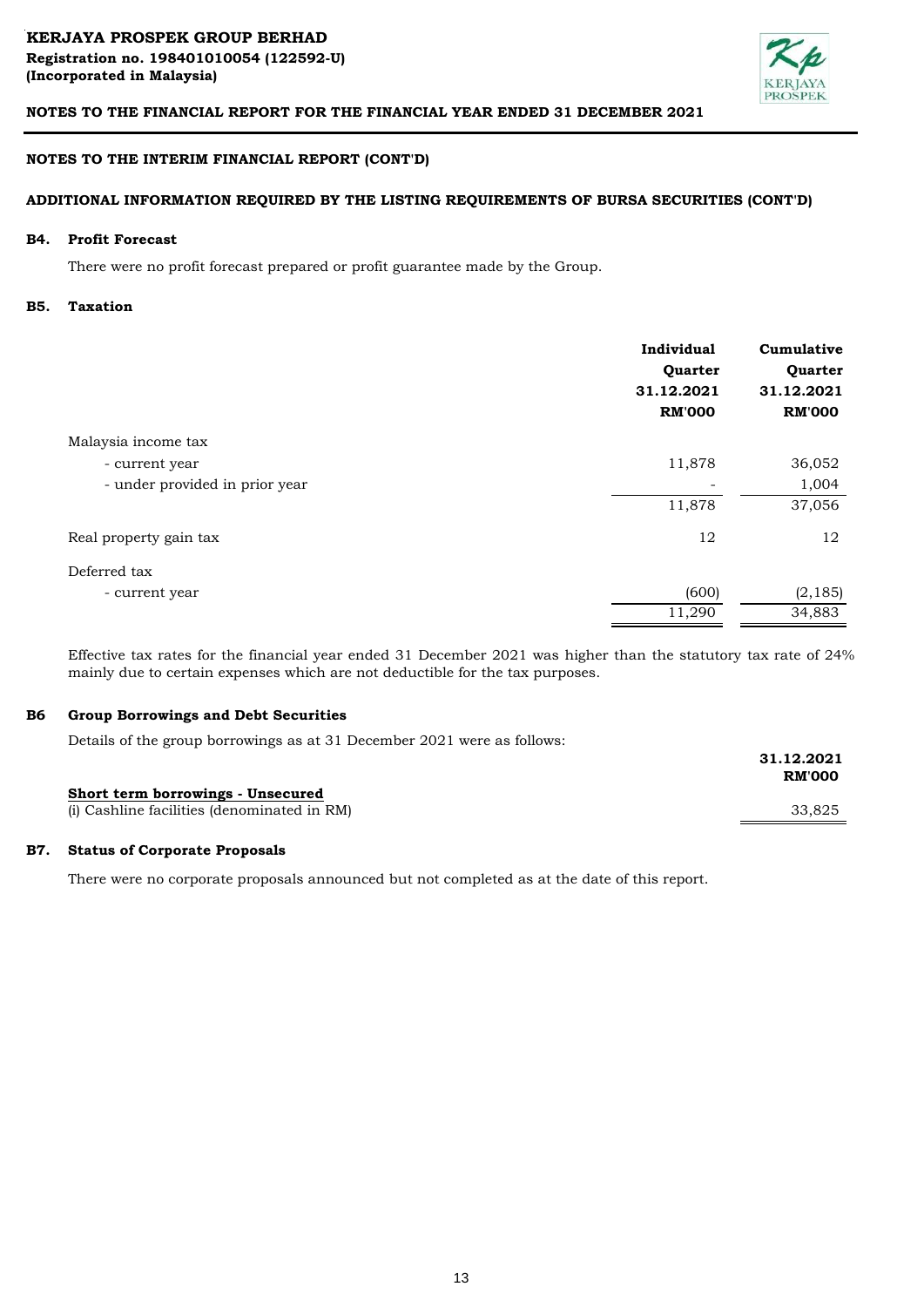

### **NOTES TO THE INTERIM FINANCIAL REPORT (CONT'D)**

### **ADDITIONAL INFORMATION REQUIRED BY THE LISTING REQUIREMENTS OF BURSA SECURITIES (CONT'D)**

#### **B8. Changes in Material Litigation**

There was no material litigation against the Group as at the reporting date save and except for the Group has made announcements on 11 September 2020 and most recent on 21 September 2020 as follows:

- (a) On 11 September 2020, the Group announced that its wholly owned subsidiary, Kerjaya Prospek (M) Sdn. Bhd. ("KPM"), had received a letter dated 10 September 2020 from Messrs. Wong & Partners, the solicitors acting for Pembinaan Yeng Tong Sdn. Bhd. ("Plaintiff"), accompanied by Writ of Summons dated 7 September 2020 and Statement of Claim dated 7 September 2020 issued by the Kuala Lumpur High Court demanding inter-alia, payment of works done, expenses and loss and damages totalling RM35,861,133.95.
- (b) On 21 September 2020, the Court has directed the Company to enter appearance on or before 24 September 2020 and further Case Management was held on 29 September 2020.
- $(c)$ On 5 May 2021, the Court has given its direction to proceed with full Trial as parties were unable to agree to arbitrate this matter pursuant to section 24A of the Courts of Judicature Act 1964 [Act 91]. The Trial dates are 22-26 November 2021, 29-30 November 2021 and 1-3 December 2021.
- (d) On 7 July 2021, the Court has directed parties to file and exchange its respective Witness statement in Chief and Expert Reports on/ before 30 August 2021 and to file and exchange its respective Witness statements in rebuttal and Reply expert reports on/before 15 October 2021.
- (e) On 8 November 2021, parties attended Case Management and have vacated the earlier Trial dates.
- (f) On 2 December 2021, the Court has fixed the hearing date on  $17 20$  May 2022 and  $20 24$  June 2022.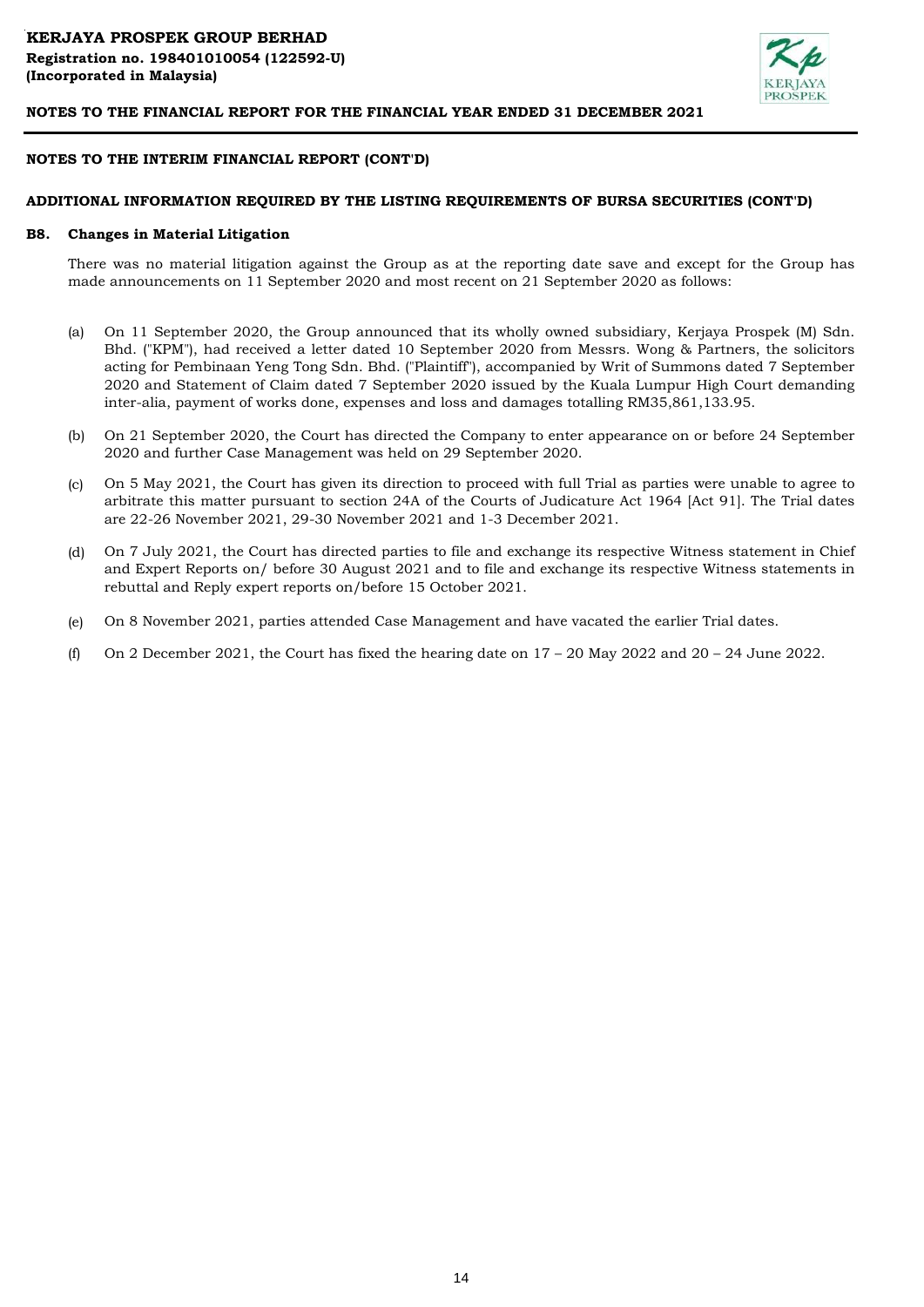

## **NOTES TO THE INTERIM FINANCIAL REPORT (CONT'D)**

## **ADDITIONAL INFORMATION REQUIRED BY THE LISTING REQUIREMENTS OF BURSA SECURITIES (CONT'D)**

#### **B9. Dividend**

Total dividend for the financial year ending 31 December 2021 and financial year ended 31 December 2020 are summarised as follow:

|                                        | <b>Net Per Share</b> | <b>Net Per</b><br><b>Share</b> |  |
|----------------------------------------|----------------------|--------------------------------|--|
|                                        | <b>FY2021</b>        | <b>FY2020</b>                  |  |
|                                        | sen                  | sen                            |  |
| Interim Dividend                       |                      |                                |  |
| 1st Interim Single-tier dividend (Sen) | $1.5*$               | $1.5***$                       |  |
| 2nd Interim Single-tier dividend (Sen) | $2.0**$              | $\overline{\phantom{0}}$       |  |
|                                        |                      |                                |  |
| Final Dividend                         |                      |                                |  |
| Single-tier dividend (Sen)             | *****                | $1.5***$                       |  |

\* The Board of Directors has approved a first interim dividend of 1.5 sen per ordinary share on 26 August 2021 in respect of the financial year ended 31 December 2021.

The total amount of dividend of RM18.56 million was paid on 8 October 2021.

\*\* The Board of Directors has approved a second interim dividend of 2.0 sen per ordinary share on 28 February 2022 in respect of the financial year ended 31 December 2021. Including this second interim dividend, the total dividend for year ended 31 December 2021 works out to RM43.2 million, which is equivalent to 45% of Year 2021 profit after tax.

The proposed entitlement date and payment date are on 22 March 2022 and 08 April 2022 respectively.

\*\*\* The Board of Directors has approved an interim dividend of 1.5 sen per ordinary share in respect of the financial year ended 31 December 2020. The approved interim dividend payable represents approximately 20.5% of profit after tax for financial year ended 31 December 2020.

The total amount of dividend of RM18.56 million was paid on 6 January 2021.

\*\*\*\* On 19 April 2021, the Board of Directors proposed a single-tier final dividend of 1.5 sen per ordinary share in respect of the financial year ended 31 December 2020 was approved at the AGM on 27 May 2021.

The total amount of dividend of RM18.56 million was paid on 7 July 2021.

\*\*\*\*\* Not applicable for the current quarter under review.